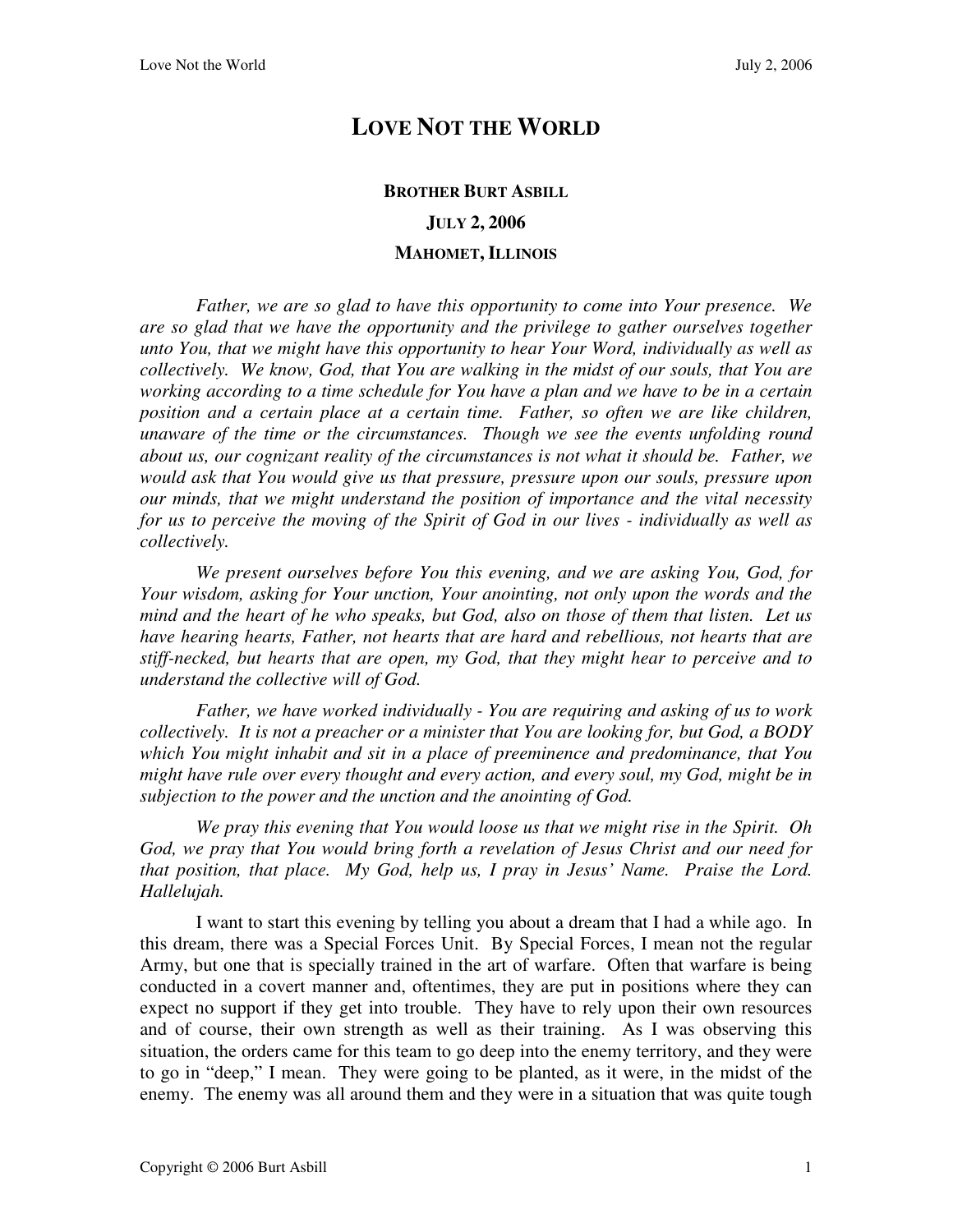for them individually, as well as collectively. They were given their orders, and as they moved out, and as they arrived at their objective, it became known to leader of the force that one within their midst was collaborating with the enemy - but he did not know who it was. This leader intuitively knew that he was given the task. I don't know how I knew all of this, except for the Spirit of God was revealing it to me as I was dreaming it. His job was to fulfill his task in spite of this troublesome worry. He had responsibility for the team and would be held accountable in spite of the fact that someone in the midst was giving up information about their objective and location. Hallelujah! But he also had to do it in a way that would fulfill his task without revealing too much to anyone about where they were going to be or what they would have to do next. He had to do it in such a way that he could eventually find out who it was who was in collaboration with the enemy. I also became aware in the dream that the individual that was collaborating with the enemy was not doing it necessarily because he was working with the enemy to defeat the force, although his actions were doing just that. It was that there was a relationship that he had with the enemy, and in that relationship, because the enemy knew who and what he was, the enemy would ask certain questions, or build certain scenarios, or certain circumstances in which he and this other individual would be involved with, and out of those circumstances he would get the information that he needed. It would be somewhat like a counter-espionage, I suppose, working to get that information. With that information, the enemy was causing a great deal of difficulty with regard to the mission that was given to these soldiers.

As I was waking up, the Lord spoke to me a scripture and it was out of the fourth chapter of James. Now, the fourth chapter of James is not really a good chapter for a "sons of God" message, in one sense. But if we want to be sons of God, then the message that is in the fourth chapter of James is very pertinent. Now, before I get into that, let me express to you another thought that I am having and that is about the early church.

God did something with the early church that was very special. Not only did He do something with the early church, but I believe what is just as important is that the early church did something with God. That is something that is just as pertinent and as important a fact that we need to recognize as it is to know that God was doing something with the early church. There was a particular Word that was being delivered to that church and the strength and the power of that Word began to revitalize the society in which the church was living at that time. It had a particular strength. It had a power to achieve a particular destiny and goal. There was an expectation that God had of the people when He began to anoint the ministry of that day to bring forth the Word of "Thy Kingdom come." Hallelujah. Praise the Lord.

This is not history according to Burt. This is history according to Acts. Any of you can go into your Bible and begin to read the story of the early church. Most of us, at one time or another, as we have read that story, have probably said, "Boy, I wish I could have been there at that time." "I wish we would have lived in that environment." Hallelujah. Well, the environment was created, not only for the purpose of establishing the early church, but it is was given to a people who had the potential to believe in the ability of the Word to create an environment that was conducive to the releasing of God into that environment. The power and strength that came via the Word was on the basis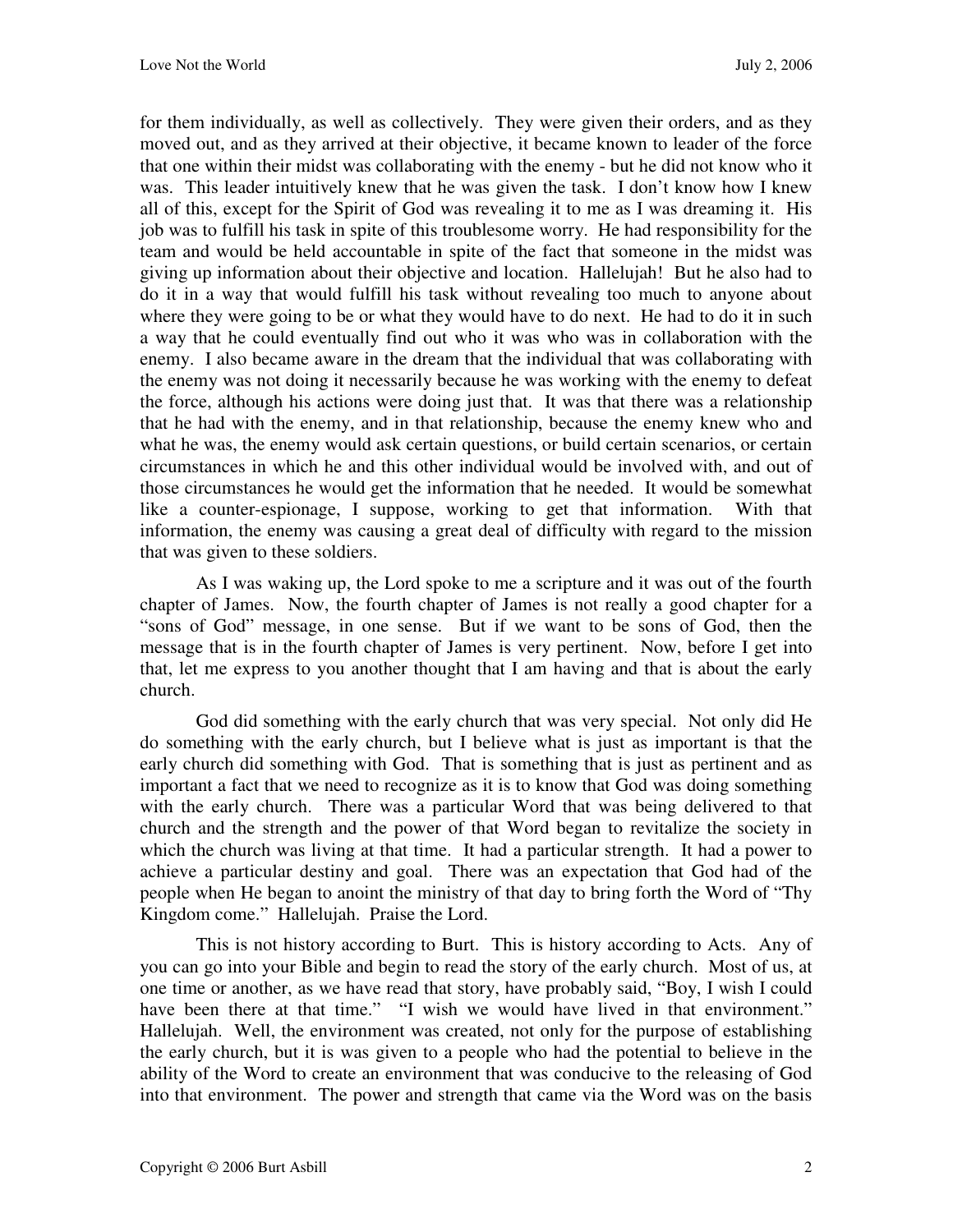of the belief that the people had IN the Word and there was an action that was taken that demonstrated that belief. Hallelujah. There are many scriptures that demonstrate this principal but there are three that come before me and one of them is found in Hebrews 11:6. *But without faith it is impossible to please him: for he that cometh to God must believe that he is, and that he is a rewarder of them that diligently seek him.* Seeking implies an action that demonstrates that which is unseen. Hebrews 11:1, *Now faith is the substance of things hoped for* (not seen), *the evidence* (things done because of action) *of things not seen.* Then finally in James 2:14 it says, *What doth it profit, my brethren, though a man say he hath faith, and have not works? can faith save him?* It is a rhetorical question and the answer is "No"! One must demonstrate what they believe by what they do.

If you look at history… Now, Brother Unger can probably do a much better job of this than I can. But if you take history and you go back and begin to examine the world, the church and the Word, you will find that the devil has always tried to subvert, divert, destroy, or change the Word. The whole basis of the attack of the enemy is to destroy the validity and the strength that is in the Word of God but the problem that he has is that the Word of God is infallible! It is immutable! So, then, what is the solution to this problem? It is again a rhetorical question. If you cannot change the Word, then you have to change that which is changeable and that is us. Three of the most destructive words that have had the most devastating affect on humanity are the three words spoken to Eve in the garden by Satan, "Hath God said?" (Genesis 3:1). It is my position of belief that this is where humanity was injected with the virus of unbelief.

Now, God did not give us a Word in order that you and I might get into Heaven, although the church has taken that Word and said that that is the purpose and the plan that is in God's heart. Hallelujah. THAT ISN'T THE PURPOSE OF THE WORD. This is not the doctrine according to the theology of Burt Asbill. This is the doctrine according to the theology of GOD, because God's desire is not to get you into Heaven, but TO GET HEAVEN INSIDE OF YOU. Hallelujah. Glory to God.

Brother Alan, I believe it is, isn't it? I have a Word for you. *Things are just beginning to happen. The start of something new is beginning to take place. There has been a certain desire that you have had in your heart. You have come through a very rough and rocky road and God has finally got you to a place where you are able to say "Not my will, but Thine be done." And in accordance to that Word, and in accordance to that desire that you have had, and the position that you have placed yourself upon the altar of God, God is going to begin to open doors for you. Doors of ministry, doors of opportunity to not just talk about the salvation of God, but the plan that God has for an eternal domination of humanity. He is going to bring you forth in the midst of that position, in the midst of that place. Not as one that is high and lifted up, but as one that is down and before the Lord, upon their face in intercession for those around them that see not with their eyes, or hear with their ears. So, God wants to encourage you this evening to KEEP ON PRESSING. And there are many things in this Word that you don't understand, but God is going to begin to open your understanding. Amen. Praise the Lord. Glory to God.*

So, there is a Word that God has, and I want to tell you something - regardless of the position or the place or the dispensation of the time that we live in, the purpose of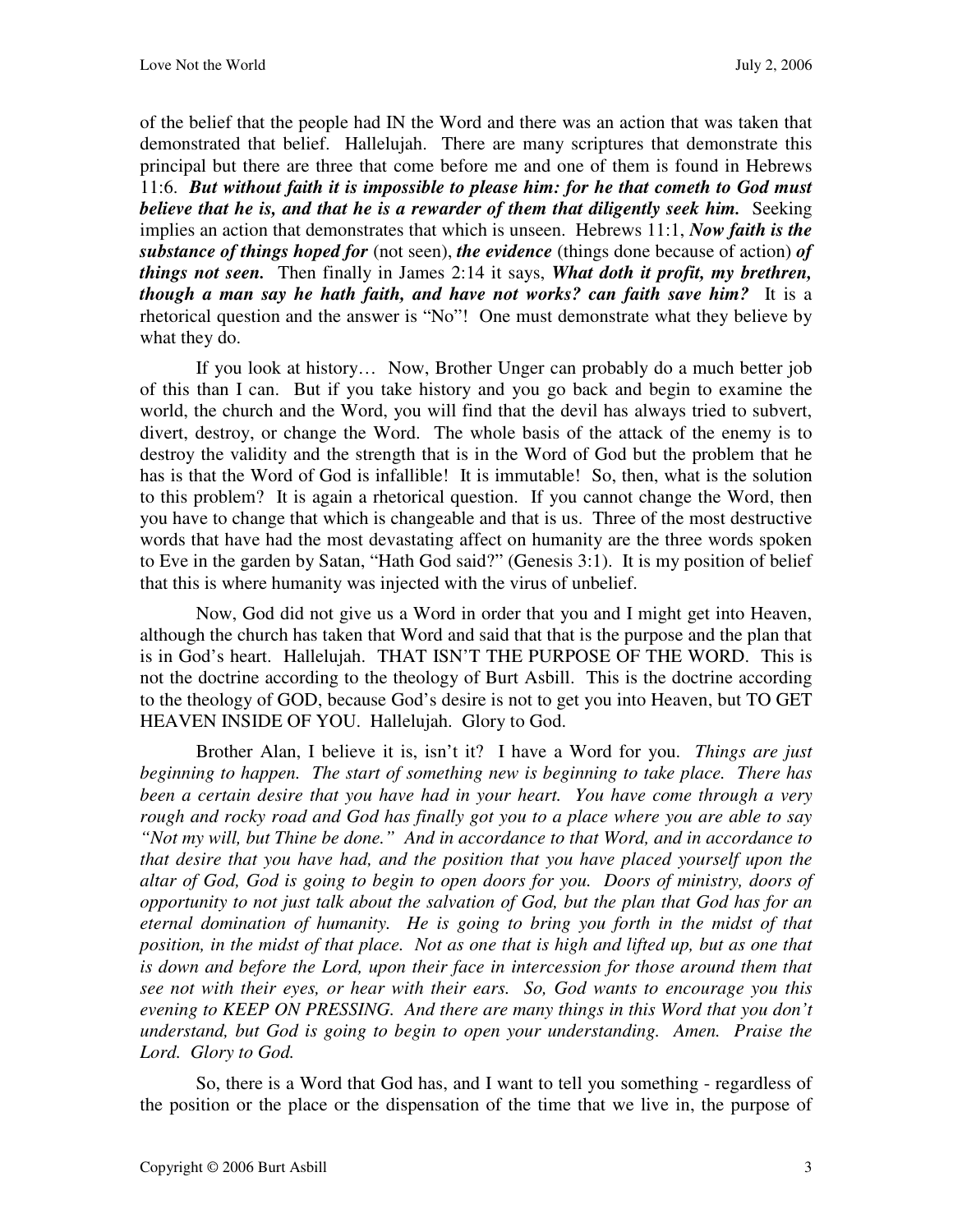God is unfolding the same as it was in the beginning, in the middle, and especially so for the end of time that we ourselves now live in.

When God began to brood over the rebellion and chaos that was in the midst of Genesis 1, there was already something in the heart of God. There was a thought. There was something that He saw down the road, because He is not only the Beginning, but He is also the End. Now, how can a God that is the Beginning and also the End change His purpose or His idea, or change His theology? He wanted something from the very beginning. He wants to inhabit, as it were, humanity in such a way, in such a fashion, that humanity, in its weakness, in its loneliness, in its place of utter failure and defeat, can begin to magnify and exemplify the works of a living God, standing in resolute victory in spite of its inherent weakness. Hallelujah.

The Bible says that the devil comes as a thief (John 10:10). Hallelujah. So what is it that he comes to do? Kill! Steal! Destroy! Especially so when it comes to this Word that we have that we call the Bible. The Bible, simply put, is the blueprint of God with regard to bringing forth the reality of what He desired in the beginning. What He wanted in the beginning was a SON. You see, the devil had to impart, or implant his thought, and he did that in the Garden when he spoke to Eve. You see, the devil knows and understands the power of the Word, because the power of the Word finds its strength from the position of belief of the one that hears it. If I believe this word of the world environment around me more than I believe God, this environment is then going to be preeminent. This is going to be a predominant element of overshadowing. This world, human, devil environment is going to be in a position of control. I believe this, do you hear me? If I look up in the mirror and see what I see and I believe it to be the truth of the matter, then I am going to be what I believe. Hallelujah.

You know, there are so many different philosophies. When I was a young man, there was a man called Norman Vincent Peale. Boy, that was a long time ago. I think he was out of the West Coast in Oregon or Washington. He brought forth a doctrine and he became very popular because of it. What was it? "The Power of Positive Thinking." I think Brother duCille mentioned something about it this morning. I'm sure he did, in that he started talking to us about what the "strange fire" was that is being brought into the church. One of the examples that he gave was that of psychology. This man took a thought **from** the spiritual principle of faith and brought it down out of Heaven and the church made it carnal, made it a carnal, natural understanding and psychologically apprehendable and put it in the church as a spiritual principle. So what happened? What we now have is the first church, or perhaps I should say, the universal church of the positive thinkers. **Faith is not positive thinking; positive thinking is an alternative to**  faith. It is not that the man didn't have a relationship or an experience with God. I don't know anything about him. Not that the man was not a Christian, or did not love the Lord. I don't know. I suppose that he has gone on to his reward by now. The fact of the matter is that he had a thought that was based on a principle of God - holding the truth of God in unrighteousness (Romans 1:18). That is because the truth of God that he had, did not have as its motivation the thought or the intent that God had with regard to His original thought or intent. **If you want to think positive, you have got to think GOD, because**  God is positive. God is never negative, which my wife is always reminding me, because I can be a very negative fellow. The fact is that God has a thought about a position that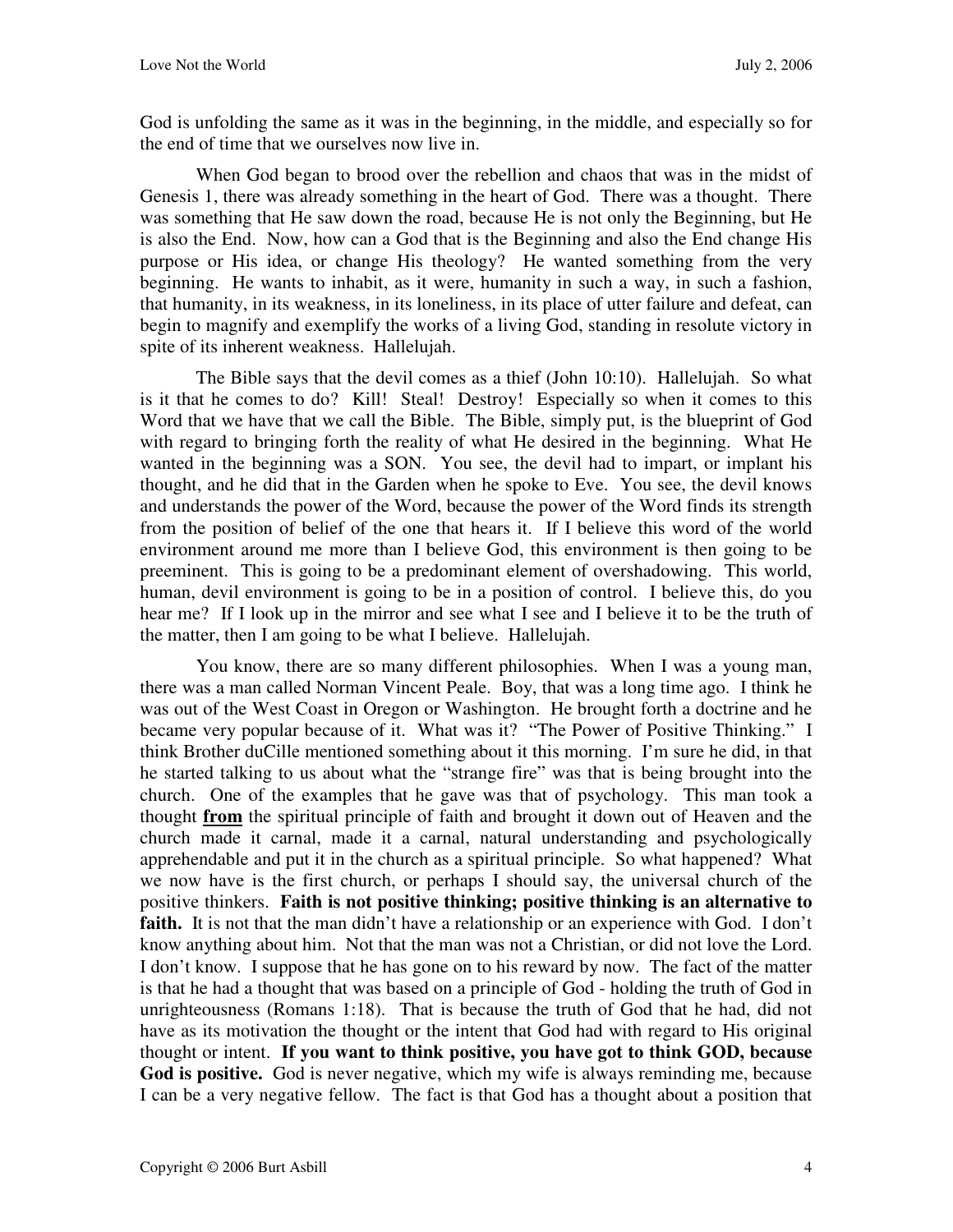has a particular place as its destiny. And it is not to the degree of what we believe about that thing as much as it is that we believe that God is.

I don't believe that God's thought in the beginning is different than now. I do not believe that God's thought is different. I do not believe that the Holy Ghost that we have today is different than the Holy Ghost that was poured out upon the early church. I do not believe that the Holy Ghost that we have now is different. So, why is the church in the condition it is in? Why is the church so far back from the place that the early church had achieved if it has the Holy Ghost? It is either a different Holy Ghost, or it is a Holy Ghost that the church doesn't believe in.

The Holy Ghost that was poured out upon the former church… You can go into Acts the first, second, third, and fourth chapters. It talks about being gathered in the room together and the power of God fell, and the Word of God began to go forth out of that room. Brother Ravenhill was a great one for statistics. He said there are… well, let me just throw a figure out there. Mine is not as great as his was. Let's say there are 250,000,000 people that are professing to be baptized in the power of the Holy Ghost and yet sin is more rampant and more in a position of supremacy today than it was in the time of the early church.

Well, we can say that the sin in the early church environment wasn't as strong as it is today. That is true, but the scripture says that where sin doth abound, grace doth much more abound (Romans 5:20). The problem is that we have had this injection of unbelief in the form of a human/demoniacal theology of alternative action. "Well, I am only human!" Of course, you don't have that problem, right? "We are only human. We are not perfect." Praise God! We are not perfect, but there is a Spirit of perfection, if we believe in the power of the Holy Ghost, if we believe in the power of the Blood! Do you hear me? It has the ability to override our imperfections. If it weren't for the power of the Blood, my goodness! You know, God uses the foolish things to confound the wisdom of this world (I Corinthians 1:27).

You are looking at one of the foolish things! Do you know that there is no tenacity or determination in me to resist sin? Do you hear me? Hallelujah. But the power in the Blood gives me the determination and the tenacity, in spite of myself, to work against the nature that always wants to rise up and to usurp. If it weren't for the power of the Holy Ghost, I would not even have the strength to stand up here and to speak to you because it is the power of the BLOOD that enables me.

You know, this fellow knows what he has to deal with. Do you know that? This fellow knows what goes on in his mind. This fellow knows what kind of thoughts come and what kind of actions are being perpetrated against his soul, and his emotions. This fellow knows! Do you understand? Without God, I would be a man most miserable (I Corinthians 15:19). It isn't that your problems are worse than my problems, or worse than somebody else's problems. It isn't that your struggles are greater than someone else's struggles. It is just that it is **your** struggle. It is **your** position, the place that has been given to **you** by God to prove the validity of your profession of faith. It is your responsibility to believe that God is and what God has spoken to you is a viable, living reality that He has the ability to bring into being. The practicality of this position is the thought that the environment that you and/or your body is in has no authority, has no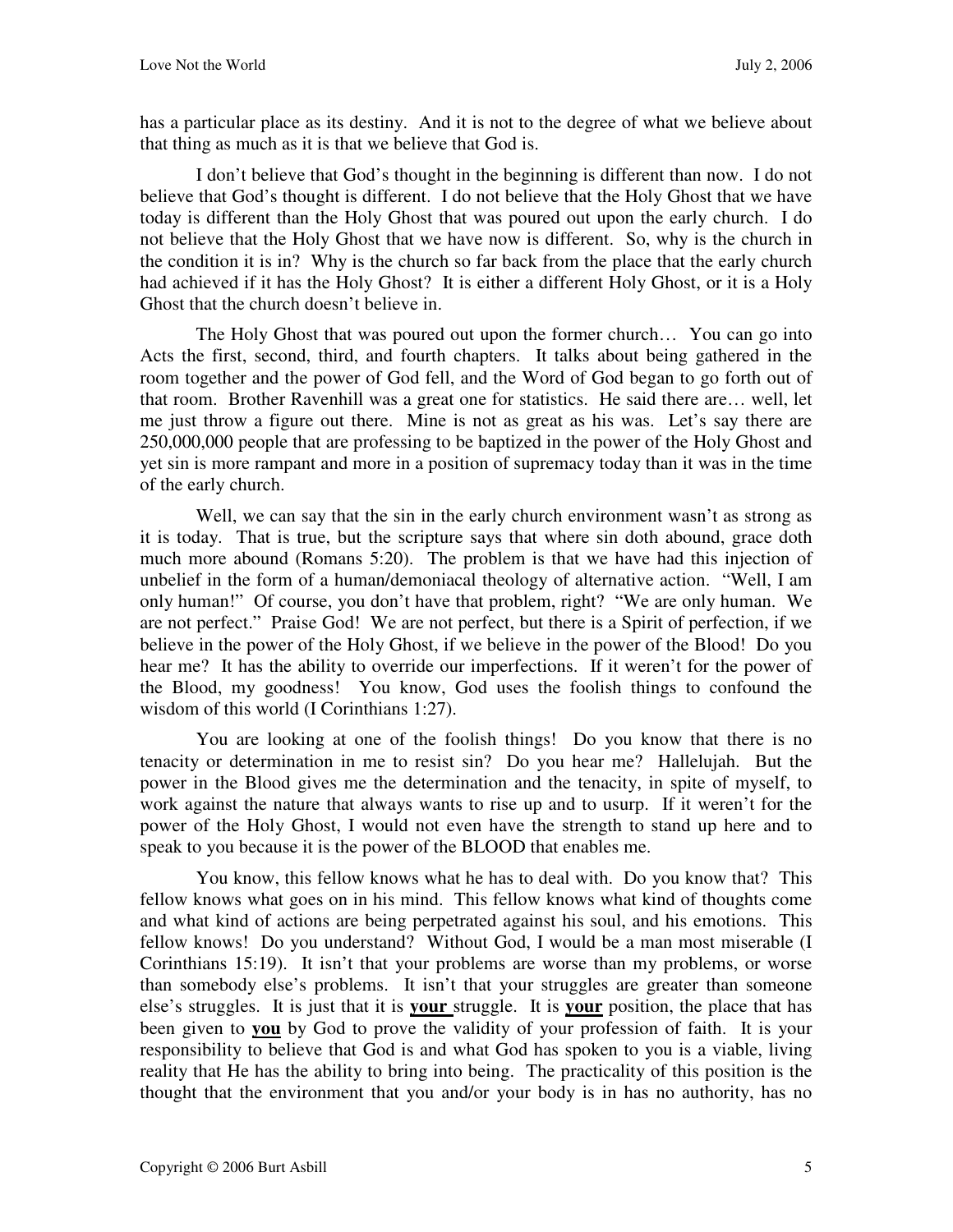power to override the sense of reality that you have of God concerning your physical or spiritual well-being; nor does it have the ability to undo or override the righteousness that you have because of the Blood of JESHUA. Quite frankly, I think we are a church most miserable. We have our - I don't even know what they call them - IRA's, ERA's, ICU's. We have our alternative plans and purposes. We are putting our little nest eggs away. We are doing all sorts of things and we are always looking for the retirement environment. Some of you haven't even started thinking about retirement yet. You are not old enough. But you still have your dreams and expectations.

How much do you believe the Word? How much of what you are doing or what you are involved in is, in fact, pertinent to the bringing forth of the Kingdom of God? You know, it says that Jesus Christ shall not come until this gospel of the Kingdom is what? Is preached (Matthew 24:14). Now, does that mean the television and satellite and radio and missionaries and all of those things that are going on? I don't believe that it is necessarily all of those realms of media that are going to profess or proclaim the fact of the Kingdom. The Kingdom, quite simply put, is the manifestation of the sons of God. There is something of a message that you preach by your overcoming. There is something of a message that you preach by the fact that you demonstrate the reality of the Word that you say that you personally believe. Hallelujah.

I believe that everybody needs to find their niche in God and do whatever is absolutely possible and then push through the impossible to fulfill the reality of what they believe. The very first thing that God is going to do is to get you out of the possible and into the impossible. Oh, you guys are saying, "Amen," too easily. GOD HAS GOT TO GET YOU OUT OF THE POSSIBLE INTO THE IMPOSSIBLE. As long as you have a dime in your pocket, it is possible to do something. As long as you have your health and your vitality to be able to resist the disease that attacks your body, there is some possibility of you providing some means of escape for your own set of circumstances. HELLO!

One of the things, one of the manifestations of the power and the belief that the people in Acts had is that God began to move upon them in a financial way. "Oh, here he goes again!" No, I don't want your money. I'm telling you, there is a manifestation in whatever you hold the dearest. Do you know that you don't have to be 30 or 40 years old to be tight fisted and hanging on to your wallet? You don't even have to have a wallet. I know some very young people who are very financially oriented and quite tight fisted.

I don't know if in the time of the early church the apostles got up and began to preach, "Well, if you are filled with the Holy Ghost and you really believe this Word, you are going to go out and sell all of your goods and come and put it down in front of me right here at my feet." I do not believe that was the case. I believe that there was a desire in the congregation to participate in a demonstration of the Kingdom of God. There was something of the demonstration of the power of belief in the Word that began to work within the hearts of the church that was hearing the Word. "Oh yeah! Give and you will be blessed!" Do you want to know how they were blessed? Shortly after that, in the following chapters, they began to be persecuted and God scattered them. They couldn't have been scattered if they had been planted. Now, being homeless, they had no place to go. They had to go where the Holy Ghost told them to go. Did you ever think about that? That a home is like an anchor?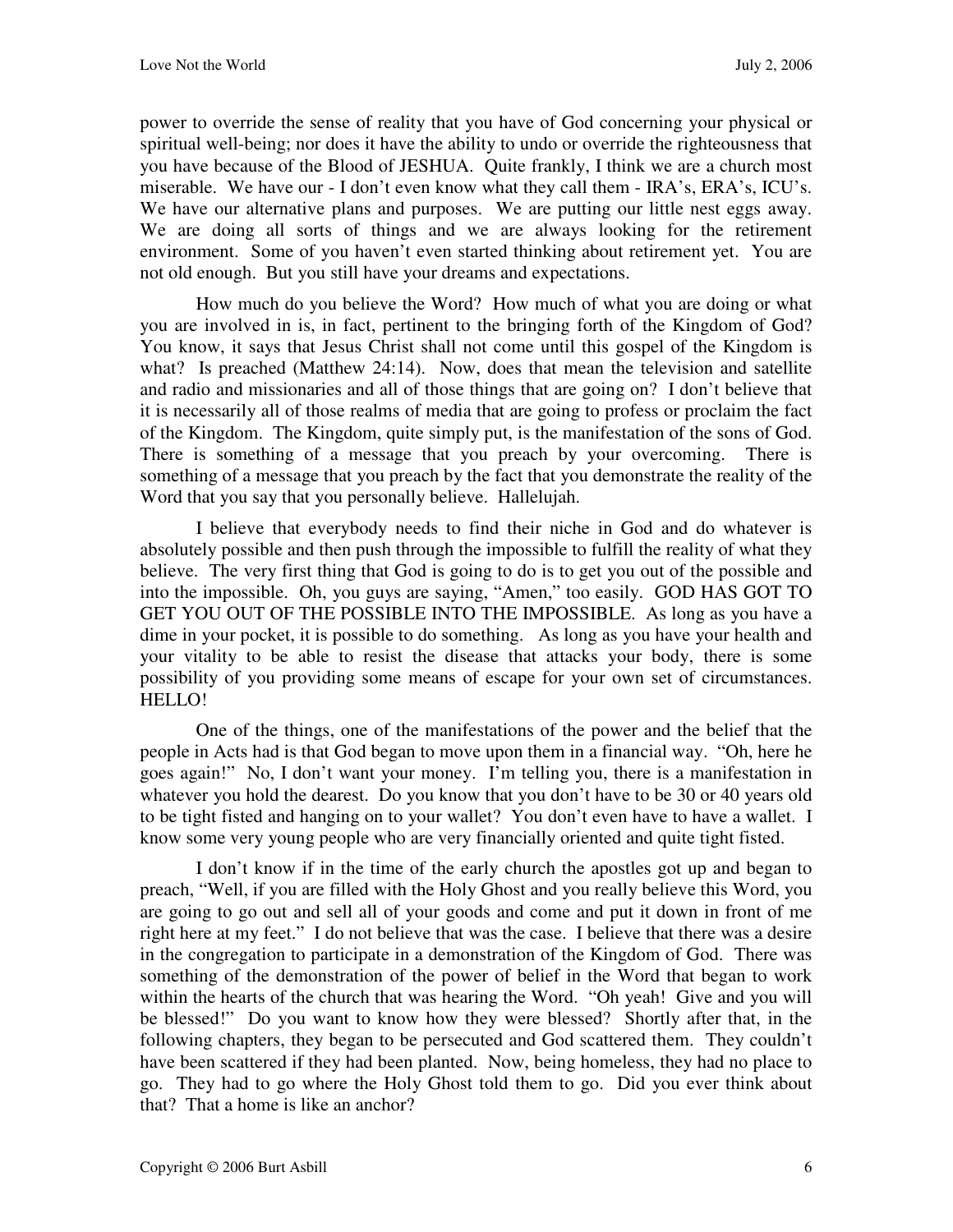Now, I am not saying that you don't need to buy your home. I'm not saying that. Don't go out of here saying that! That is not what I am saying. What I am saying is that there is a power in the belief of the Word that you are pursuing after. If your actions promote self, a position of self protection and self-preservation, that will be a demonstration of what you are listening to. You are going to manifest in this natural realm that which you are paying attention to. Oh boy!

We sing the song, "In the day of My power, My people shall be willing" (Psalm 110:3). Why are they going to be willing? Because they have a sense of reality that supersedes that which they see, hear or feel, a reality that goes beyond their natural environment. And ladies, I know how important a house is; you have to have everything just so. Well, in your mind, anyway. There is just that sense of security when you drive in the driveway, "Oh, this is mine." Like a little bird flying into its nest. Hallelujah. It is not only the ladies. The guys kind of like their position of predominance or that feeling of manliness. "I built this! I provided this! Don't you drive a good car? Don't you eat good food? I provided this!" All I would say is to look at the birds, having only trees and fields to live in. You know, I provide a lot of food for birds. Sometimes I think that what I am doing is for the birds. Hallelujah.

There is a certain position that you have to come to, a certain determination that you and I have to come to in our pursuit after God. We have to determine what it is that we are going to listen to. Now I am coming to the scripture in James. I just can't give you James and slap you with this Word and sit down. I've got to kind of work you up to it, so you don't get really mad at me at the beginning.

Do you know that the instinct of self-preservation is one of the strongest instincts in humanity as well as in the animal kingdom? Do you know that it also has a very strong presence as far as the earth out there is concerned? Did you know that? Did you know that the earth itself demonstrates self-preservation? I used to hate weeds until I found out that weeds have a purpose. I thought that their main purpose was just to give me something to overcome. But they really do have a reason to exist. Weeds have a purpose. Weeds are to preserve the land and to keep it until the earth can produce brush and trees that will bring it into a stable condition so that it might be able to resist erosion. That's the purpose of weeds. That doesn't mean that I go out there just to farm weeds! Although sometimes I think so.

There is something of a reality that you and I have to have as to the Word that we say we believe. I believe that the church is in trouble. I really do believe that the church is in trouble. I believe that we are standing at a line of demarcation as far as the church is concerned, individually, as well as collectively. I believe it! I believe that each and every one of us, in our own set of circumstances, is being confronted with the reality of who we are and what we are in a natural arena and we are being given the opportunity to exchange what we are for what HE IS. That is wherein the problem lies. That is the crux of the whole issue, because what we are/have/desire is something that we have more faith in and more belief in, than that which God is offering us and giving us an opportunity to participate in.

I cannot get up here and profess to the fact that the church is in a good place. The Word of God that has been coming to this church, collectively speaking, for many years,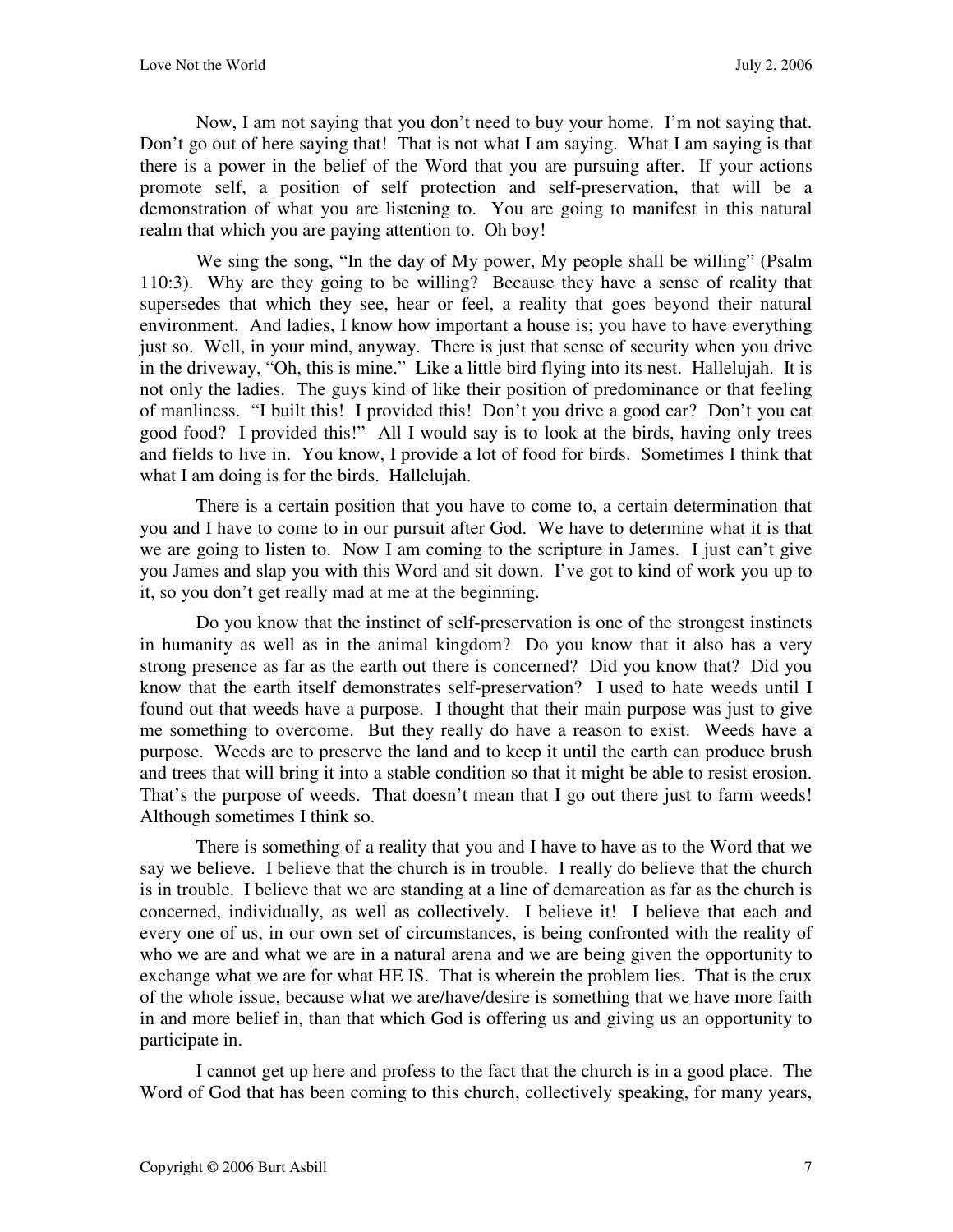has been that God is not happy or satisfied or content with where we are, collectively and individually. We have things that we want more than we want God.

When the rich young ruler came to Jesus Christ, Jesus went through the mechanics. He went through the mechanics for a reason, because He wanted to establish for you and me that the man was a conscientious young man. He loved the Lord to a certain extent, and therein was the problem revealed. But when it came down to the brass tacks, down to the nitty-gritty, we find out that he **loved himself** more than he loved God. Now, if your Bible says something different, you let me know, and I'll get you a new Bible! He loved himself more (Matthew 19:16-23).

Do you know that we have expectations and desires and things that pop into our brains with regard to our children, with regard to our lives and the things that we are involved in? We are planning and purposing for them, as well as for ourselves, all the way down the line. I have a question to ask you! Does any of that have anything to do with the expectation and the desire that GOD HAS FOR YOU or for them? You know, I am not opposed to a man or a woman going out and getting a good job, if God says to go get a good job. But I can tell you that in the goodness of that job, there is something that God is going to require of you with regard to what you believe as far as the Word of God is concerned, and the things that are going on around you. It really doesn't matter what it is that you have or achieve. It can be a house, job, family - it really makes no difference. The requirement is the same. What purpose is it achieving and how will it facilitate the plans and purposes of God for an eternal end? Hallelujah.

Go into Hebrews and begin to read about the testimonies. We are going to be judged on the age or the time frame that we live in. We are going to be judged on the actions or the response of individuals that have responded to the Word and have done better than we have done. That is scriptural, for it says of Noah in the letter to the Hebrews that, *By faith Noah, being warned of God…moved with fear, prepared an ark to the saving of his house; by the which…* He what? *…he condemned the world* (Hebrew 11:7). Hello! I'm talking about Noah! One man's obedience to the Word of God! The Word of God came to Noah and said, "Destruction is coming. I want you to build a boat." Do you think that he built it without consequence? Do you think he built it without self-sacrifice? Well, maybe he went into a committee. Now, many of you say, "Well, we don't have a committee." Oh yes, you do! "We are going to get together and we are going to pray about it." Well, I don't have anything against praying. What I do know is that when you pray, God is going to speak, and YOU HAVE A RESPONSIBILITY.

You know, there was a time when my son, he was very small and he was looking out the window at the yard and he wanted to go out there and do something. He said, "Mommy, I want to go out there." Mommy said, "No, you are not going." He said, "Mommy, I don't want that NO, I want the *other* NO." This meant that he wanted yes but he was too young to understand NO, NO. Hallelujah. He heard "no" but he wanted to go. Do you hear me? We hear "no" but we want to go. We want whatever it is anyway. But there comes a time that sometimes God says, "Okay, go." And to our chagrin, we find ourselves in a dilemma and we begin to say, "Oh, God! How could You do this to me?" But of course, you don't do that, right? You don't say, "Well, it is all Your fault, God. If You hadn't done what You did, I wouldn't have done what I did."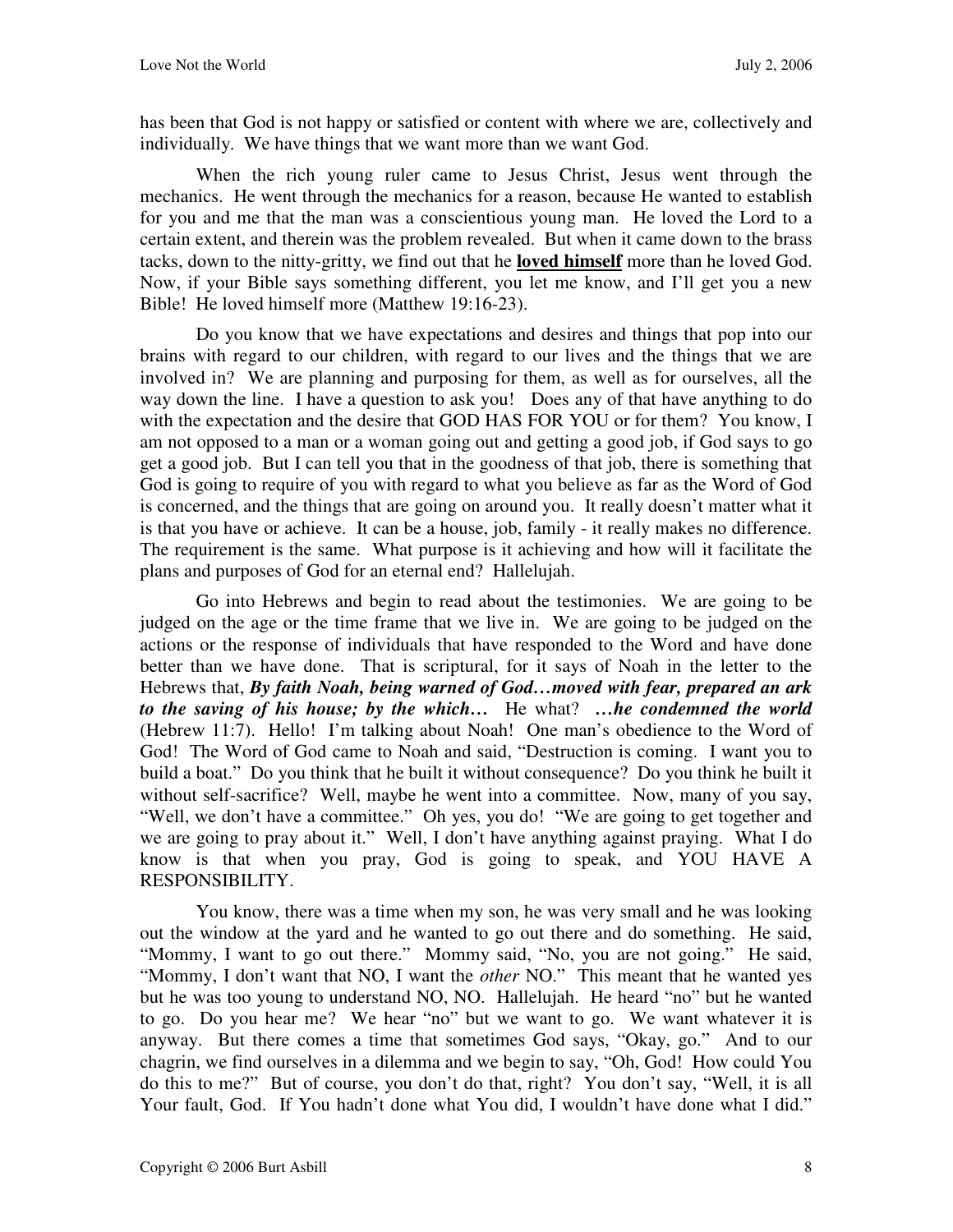Or, "Why don't You do different, and then I can be different?" OH! We always have the finger pointing somewhere else. It is always somebody else's fault. It is always somebody else's problem. It is always somebody else's set of circumstances that made me do it. "What else could I do?" Well, for one thing, you can deny yourself. Humble yourself, as it were, before the LORD. Repent and begin to walk in a different direction, in a different manner and display a different behavior. Hallelujah! We are so selfserving; I don't know how in the world God has ever put up with it so long! And believe me, I'm not just talking to you, I'm talking to me. Maybe I'm just talking to me. Maybe it is just my set of circumstances that I am preaching about.

Children are rebelling against mother and father. Wives are rebelling against husbands. Husbands are rebelling against wives. There is rebellion in all sorts of things. Independence! We have a philosophy that says, "We shall be as gods," and that, "We shall be sons," but we want to be sons without due process, without the cross! We want to step out of our human shoes into sons of God shoes without going through the change, burial! Through much suffering, much tribulation, much trouble ye shall enter into the Kingdom of God (Acts 14:22). It is only as we pick up our cross that we can follow in the appropriate manner. My God. How can God look down on a church in this hour, in this day and say, "Well done, thou good and faithful servant; enter into the joy of the LORD"? I'm talking collectively. I'm not just talking individually. If your position of suffering is what it should be, praise the Lord! Pray for the rest of us. We don't like to suffer. Does anybody like to suffer? Some of you don't like heat. I like heat. I just don't like cold. I would rather be hot than cold. When it is cold, you wear double socks, double pants, double shirt, and then you wonder why you don't get anything done, when sometimes, if you would just exert some energy working, you could start shedding all that extra clothing. Isn't it amazing? The temperature hasn't changed.

You know, I appreciate some of the ministers in the Evangelical Church. One of them is Brother Kent Hovind. I do appreciate him. I appreciate the spirit, I appreciate the tenacity, the determination, and the fact of what he believes in. Do you hear me? He believes in what he is doing. I'm not assessing it one way or the other, but I am telling you that I have a commendation and an admiration for the man because he does what he believes. He does it with all of his heart and all of his resources; he throws everything that he is into it. There is nothing held back. Do you know he travels? I don't think he is an isolationist. I don't think he enjoys being alone. But he travels extensively. His funds are poured into it. I like people who get the burden of God and begin to pick it up individually and put themselves on the line. Would to God we had a church of them. Would to God we had a body of them that would understand the reality of the thing that God requires of them.

I appreciate people that come out here. I appreciate them coming out here and spending their time without thought of remuneration. You know, it is not fun pulling weeds. I asked Brother Martin Hloska one morning, "How are you?" He said, "Prepared to die." That was his theme. That was his motto. Every time I talked to him, I'd say, "How are you doing, Brother Martin?" He would say, "Prepared to die." He didn't like pulling weeds and weeds are what he got, row after row after row after row, morning to night. If you think that we work just an eight hour day, think again. It is work, and work, and work, and work. And when you are through with work, there is more work to do.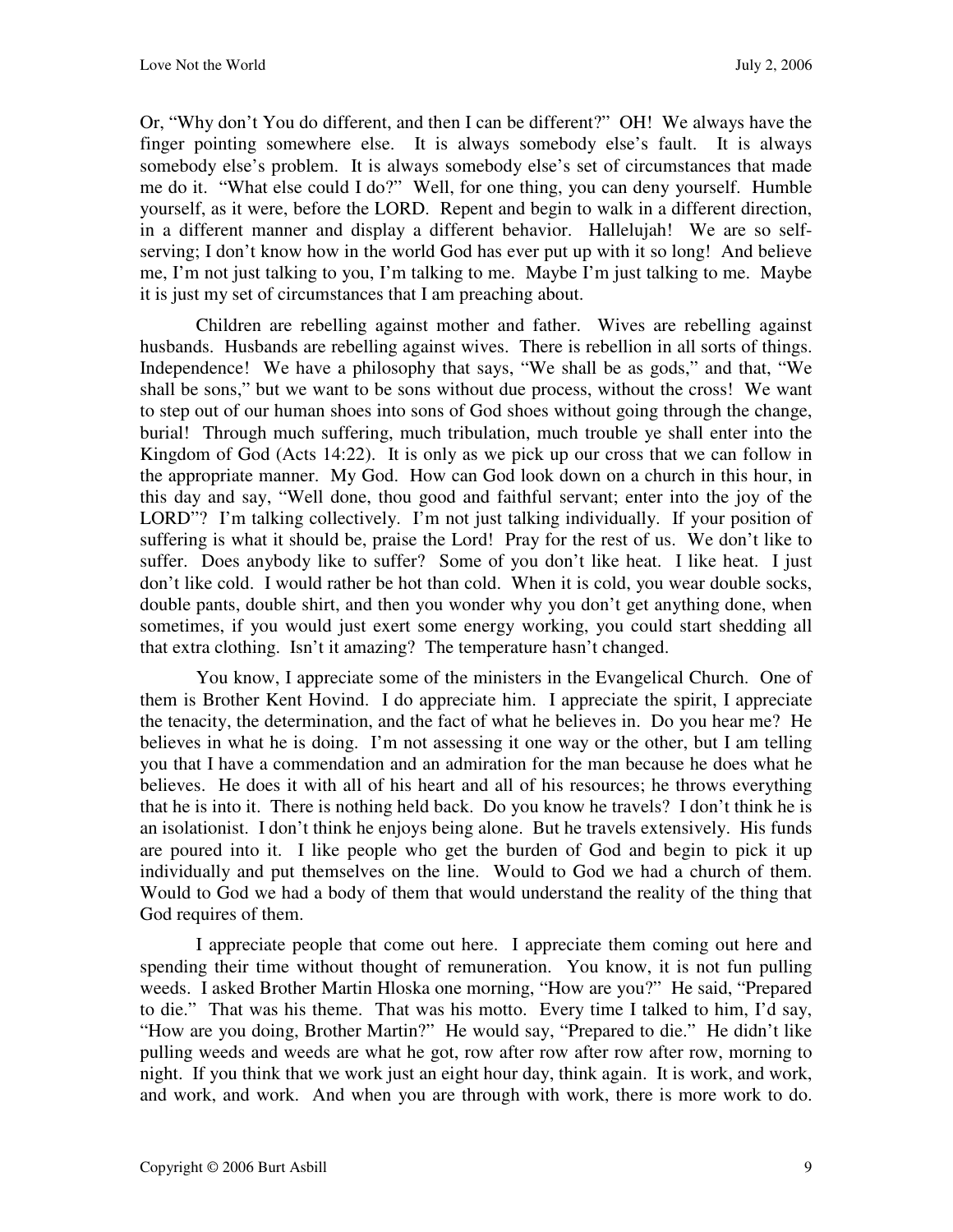There is never enough time, and never enough energy to complete the task, to complete the job, and yet it is a job that has to get done and it is not that it is being done for the sake of GOOD VEGETABLES. What God wants to do is to make you palatable, so that when somebody takes a bite out of you, their face doesn't go "uuughhhh" and you leave a sour taste in somebody's mouth.

I am so blessed! I am so blessed! I have never done anything, do you hear, as an "off" occupation, a life-long position or place of labor that God was not talking to me about my position in the heavenly realm. My goodness.

There is a need for the church to STAND UP! SHAKE YOURSELF! SHAKE YOURSELF OF THE DUST! RISE UP! Let's read it. Isaiah 52:1, *Awake, awake; put on thy strength, O Zion; put on thy beautiful garments, O Jerusalem, the holy city: for henceforth there shall no more come into thee the uncircumcised and the unclean. 2Shake thyself from the dust; arise, and sit down, O Jerusalem: loose thyself from the bands of thy neck, O captive daughter of Zion.* 

Isn't it amazing! Brother duCille was talking about Zion. They that worship what? The Lord in the Spirit and in truth. "In truth" means facing the reality of who you are, of what you are, and the requirement that is upon you and whether or not you are performing in accordance to God's desire. Not yours. It has nothing to do with you. Part of the plan, part of the process, part of the act is the fact of you denying yourself.

When I first came into this message, many, many years ago, it was not called "the sons of God message." It was called "the death to self message." DEATH TO SELF! That Word was imprinted indelibly upon my mind, and it is something that confronts me in every situation. Am I fulfilling the obligation of the power of the Word that is upon me in my given situation? Am I allowing death in the position of my ever loving of life? My goodness.

The souls of Hebrews 12, they talk about the place of their comfort. They lived in caves, dwelling alone. They were what? Sawn asunder! Hung! Pushed off edges of ravines! I don't know. All sorts of things were enacted against them. Why? Because they believed and they demonstrated that belief in action!

Now, you think that because you have the sons of God message, when you come to the end of time and somebody comes up to you to blow your brains out, you are going to say, "Well, I rebuke you in Jesus' Name." THERE HAS TO BE SOMETHING INSIDE OF YOU THAT IS NOT AFRAID! There has to be something inside you that has a reality that is greater than the gun, greater than the prison, greater than the place of isolation and devastation. These men had something. These women had something. Do you hear me? When the Communists came into power and began persecuting the European church, some of those men and women had a reality of the gospel of salvation. That is all that some of them had, yet it was enough to keep them in a place of integrity. They did not lose their integrity. There is a position of integrity that God wants to impart and impregnate the church with!

You know, I thank God for my wife. She is always confronting my position of unbelief in a very simplistic way, so simplistic that I just say, "It can't be that simple." Yet, God comes to her aide and proves her right and me wrong. Hello! Boy, if you don't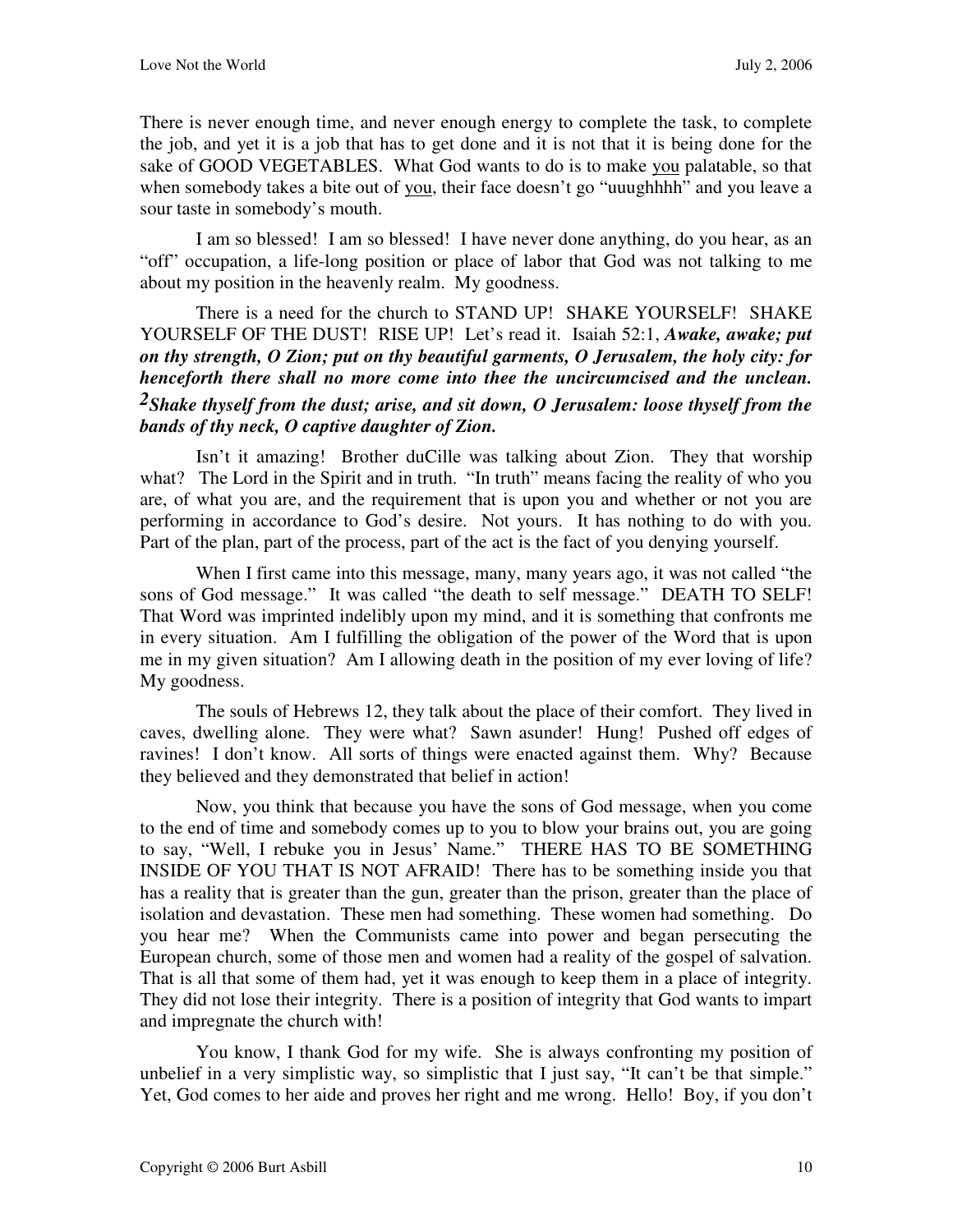think that is humbling! Of course, I always go, "You were right, and I was wrong! Well, Okay! You won that one!"

I'm telling you, it is an attitude that is instilled in this nature that is called man. "Oh, I'm going to dress the way I want to dress." "I'm going to talk the way that I want to talk." "I'm going to do what I want to do, and I'm not going to be like anybody else." FOOL! Walk out the door and you've got a hundred of them doing the same thing and yet they are "different." Do you know that God allows sin and rebellion out in the world? He allows it in order to confront us with our position of rebellion. By the virtue of what God has deposited in us, we should have something of a power in the name of Jesus to rebuke it! But we are so in love with ourselves and who and what we are! We have our nationalistic spirits. We, the people of the United States, have certain unalienable rights. YOU HAVE NO RIGHTS IN GOD! The only position, the only place, the only privilege that is allowed me is to worship Him and to give Him preeminence, predominance, and a place of preference beyond my own position, my own place. Hallelujah!

It is easier just to farm. It is easier just sitting on a tractor. I don't have anybody around me. I just drive back and forth, me and God! But nothing happens as far as my soul is concerned. Nothing happens as far as my desire for God is concerned. Nothing happens unless I am doing what God wants me to do - putting myself on the front line. Come on, brethren! I would much rather be in a position of support back there in the old supply house far enough away that I can't hear the shells going off or the screaming of men as they are wounded or dying. Come on! But that is not the position or the place that I desire! I WANT TO BE A SON!!!!

He said to the rich young man, "You need to keep the commandments." The young man said, "No problem! No problem! I read my Bible. I pray. I give my tithe. I'm there on Sunday morning. I'm there on Sunday night. I'm there on Wednesdays, sometimes. I work hard. I love my wife. I love my children. I've done all of these things. I've done them well. I've done them all." You know what I think? I believe that he was telling the truth. Jesus didn't rebuke him! He said, "Okay. Well, what about this? Love your father and your mother." You can deal with that one for a while. He said, "I've done that." And do you know, I think that he did. I think that he was a son that had exemplified himself in a manner that wasn't braggadocios. Boy. Put that one on. But Jesus said, "One thing you lack. There is something that you love more than Me. Something you lack." He said, "Go, sell all that you have and give to the poor." It says that the young man went away sorrowful. He rejected his opportunity (Matthew19:16- 22, Luke18:18-23).

Now, may I tell you what God was offering him? He was offering him a position of sonship. Do you remember what He told the twelve apostles? "You shall sit on twelve thrones" (Luke 22:30). It was a position of authority, a position of preeminence, but more than anything else, a position of obedience. Jesus said, "Sell all that you have and come and follow Me" (Matthew 19:21). Hallelujah! The Bible says that he went away sad. You see, it wasn't that God didn't have the position to give him, because He did, in the aspect of offering it to the young man. He wouldn't have offered something to him that He couldn't give, and that was not his to give in the first place. The most tragic thing about it is that that young man had the ability to get up and over his position of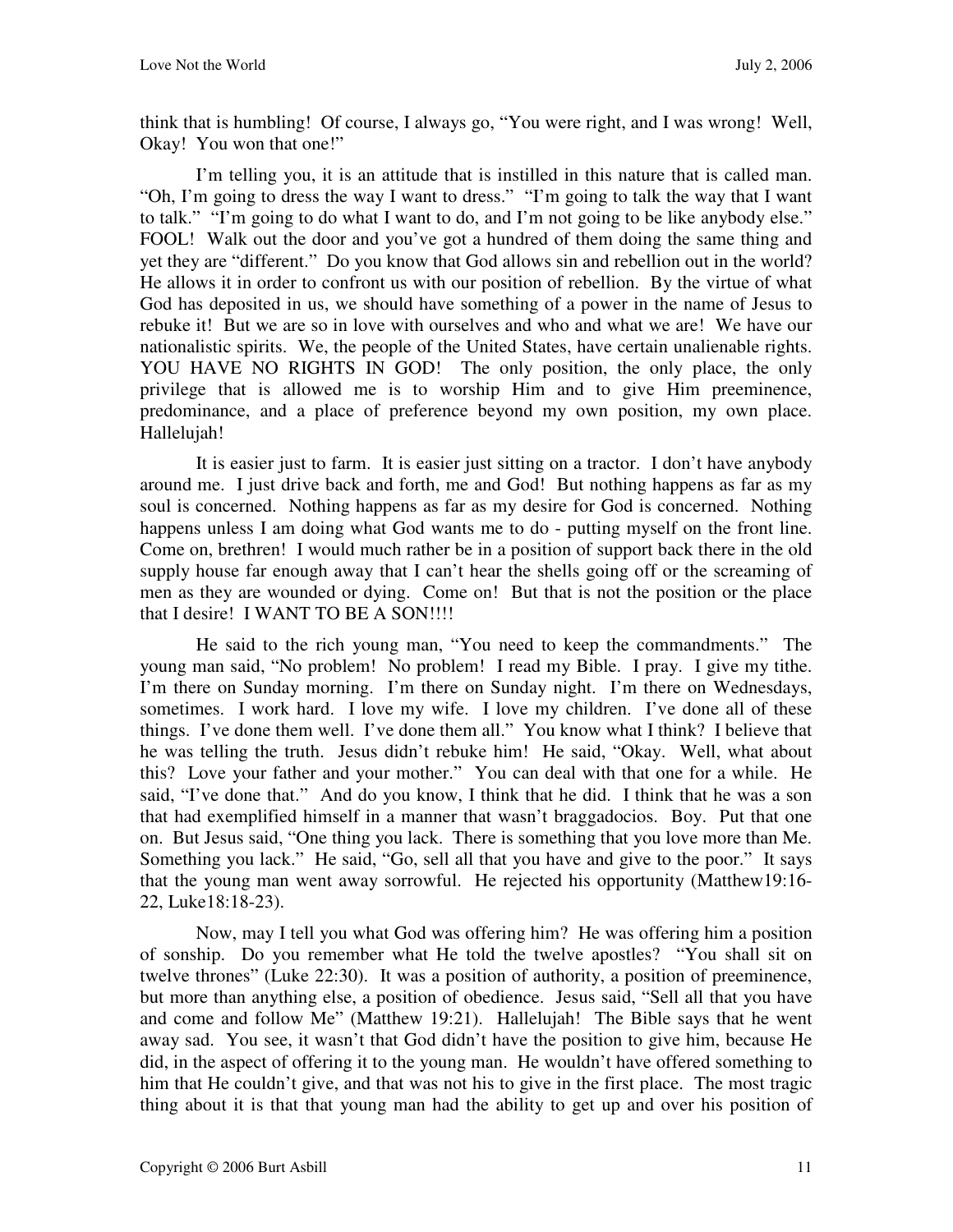prestige and his love for the things that he possessed. It doesn't have to be money. It doesn't only have to be money.

In Isaiah 52:1 it says, *Awake, awake; put on thy strength, O Zion*. He is talking about the end-time church. He is talking about the sons of God. *…put on thy beautiful garments, O Jerusalem, the holy city: for henceforth there shall no more come into thee the uncircumcised and the unclean.*

But there is a prerequisite, a precondition. It says, "SHAKE THYSELF!" You have a responsibility! I have a responsibility! I am sure that we would much rather have somebody else get shaken. "Shake my wife, Lord." "Shake my husband, Lord." Well, you shake one corner of the house and the whole house will shake. It is amazing how often God begins to answer some of our prayers, and when He begins to answer them, we begin to howl. The Bible says to shake thyself from the dust. Rise up and sit down (Isaiah 52:1). First, you have to shake yourself of your humanity. Hallelujah! Come, let's look at some of the aspects of this humanity.

Genesis 3:1, *Now the serpent was more subtil than any beast of the field which the LORD God had made. And he said unto the woman, Yea, hath God said, Ye shall not eat of every tree of the garden?* He was using the Word of God in a manner and in a fashion to bring you into a place of submission. Paul said it a different way in Romans 7:11, *For sin, taking occasion by the commandment, deceived me, and by it slew me. 12Wherefore the law is holy, and the commandment holy, and just, and good. 13Was then that which is good made death unto me? God forbid. But sin, that it might appear sin, working death in me by that which is good; that sin by the commandment might become exceeding sinful.* Oh my! So here we have the devil in a conversation with the woman. I want to tell you something. The devil is today in a conversation with the woman, the church. "Hath God said? Could it not also be that ye shall be as gods? Don't you have a right? Don't you have a position of personal recognition?" Come on! What about a church that desired no recognition? What about a church that desired no position of personal preference? What about a church where we have everybody thinking about somebody else instead of themselves? It is not just a matter of thinking about somebody else. Do you know that? I cannot think good about an individual unless I am thinking about God. It is not you that becomes my focus. "Oh, I am going to help you, sister. I am going to do good by you. I am going to encourage you. I am going to help you today, whatever it is you have to do." My help for you is superfluous if it is not motivated by the Holy Ghost, and if my thought and my intent is not to please God. It says of Jesus that He did that which His Father did. Now, I might be trying to exalt myself or to build myself up in your sight, that you might have a special consideration for me. Do you think that will achieve the objective of God? Absolutely not! It will bring me into a place of trouble and tribulation because God will want to deliver me of my position of personal preference.

Isn't it amazing how we are always willing to help God on our time schedule? Have you ever noticed that God always interrupts your time schedule? First of all, it is kind of amazing to me that an eternal God has a concept of time and will allow Himself to be hedged in and regulated by it. You talk about infinite patience! Can you imagine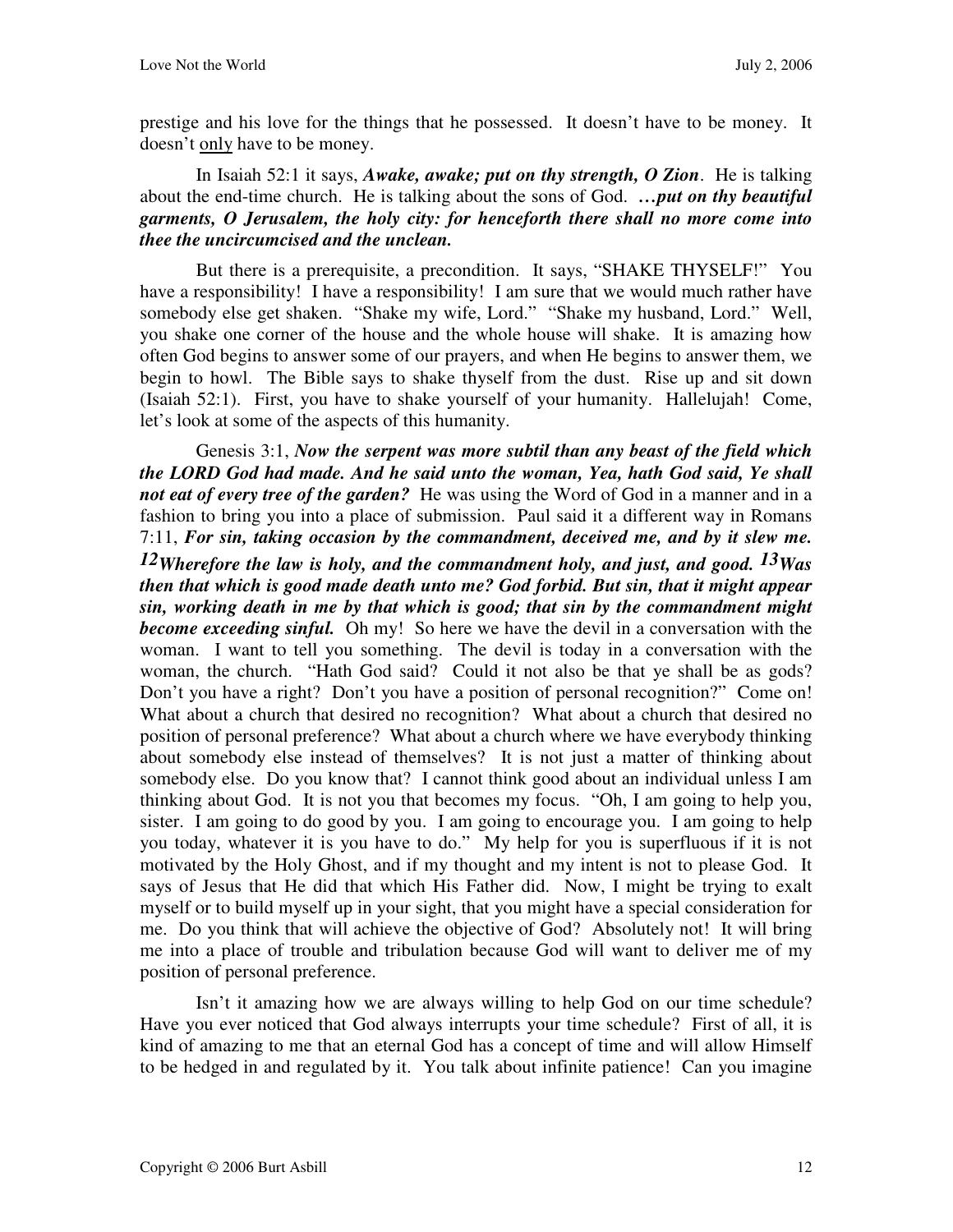what time must be to an eternal God? I don't know what it would be to me. "Let's just get on with the business of eternity. Let's just forget about this thing of time."

So here comes the devil and the woman says in Genesis 3:2, *We may eat of the fruit of the trees of the garden: 3But of the fruit of the tree which is in the midst of the garden, God hath said, Ye shall not eat of it, neither shall ye touch it, lest ye die.* You see, the devil knew to some extent, the weaknesses that were in Eve, and that are in humanity. Now, if you don't think that the devil doesn't know your weaknesses, you are mistaken! He knows me. He knew my father. He knew my grandfather. He knew my great, great, grandfather. Everything that he knew about them was employed and implemented, until down through the ages here comes "little Asbill" in the fullness of all of his grandfathers. You don't think that he knows me? In spite of that factor, there is something that God gives to me, He imparts it, and it is called WORD. WORD! Just think about the Word of salvation! That a man can say, "You must be born again," and it does something in my soul, a sinner's soul. Do you hear me? Amazing! Hard hearted, stiff necked, rebellious, determined, absolutely determined to go to hell. Then a man comes and says, "You must be born again." And something in my soul stirs and begins working something of an understanding, and if not an understanding, at least a desire to be born again. Out of that thought comes a revolution against the nature of sin that has been upon me since who knows how long. Out of that place, out of that hell, out of that hole, God reaches down and brings me up and a soul is redeemed. Glory! Hallelujah! But it took my participation!!!

 I had to believe that what I was being told was possible. No wonder that the Bible says, *without faith it is impossible to please him* (Hebrews 11:6). Do you know what pleases God? The demonstration of the reality of who He is is on the basis of the Word. That Word, let me tell you, it wasn't that that Word just saved Burt Asbill's soul. Do you hear me? That Word began to break the bondages of hell that were on my family. Spirits of fornication, spirits of adultery, spirits of alcoholism, spirits of addiction, spirits of malice, spirits of hate, all those things - that one little seed that was imparted and the belief that I had in the ability of that seed to save this soul began to germinate and bring forth a deliverance in the realm of my natural being. My father was delivered. My brothers were delivered. My children were delivered. Hallelujah! My grandchildren are being delivered. Glory to God! One little thought, one little word, one little place of acceptance of the hope that was in my mind that this could actually be a reality began to reach out into the darkness of hell and break the chains, break the bondages. Hallelujah! And I began to shed that old snakeskin. HA! Come out of that cocoon! But it is not without cost!

The devil has risen up in many different situations, and come again, and again, and again, and tried to tell me that the Word of God is not real, that it is a figment of my imagination, that it is something that is contrived by my psychological involvement in my hope and my aspiration for a better life. COME ON! See, I am not talking Greek to you. I am talking English! If you don't think that you aren't being confronted with the reality of the world out here, you had better think again. Many of you are in the valley of decision between the reality of the world and the reality of the gospel of the Kingdom of God by the Word that has been delivered unto you and the soul that has been saved and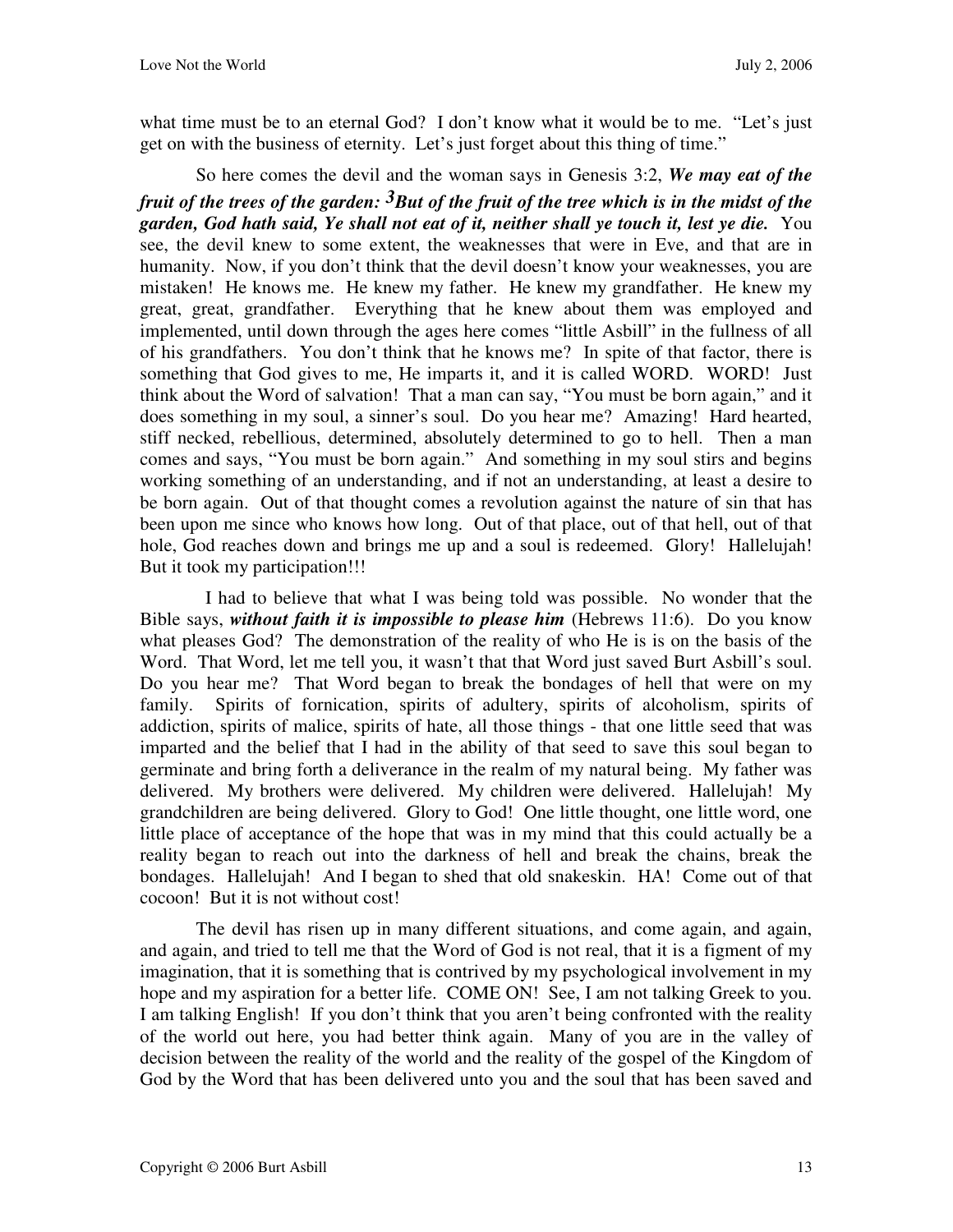the offering of the position of sonship. What is the position, the destiny of that soul? What will that salvation do for you in the realm of eternity or in the realm of the natural?

Let me tell you a little secret, if I may. My family has certain familiar spirits and I have been privileged to come against those spirits. I have seen God deliver me and my family from those familiar spirits. But do you know that there are certain spirits that are in my family that are not my responsibility to overcome? They are my children's responsibility. Do you know that? I mean, I can do everything that I can. I can pray for them, I can council them, I can instruct them, I can teach them in the acts of warfare, but there are certain spirits that they are designated to meet and to overcome. Not that I could not overcome them, but for whatever reason in the economy of God, God has designated *them* as the overcomer. So, I have an awesome responsibility, do you hear me, to prepare my children and my grandchildren. Hallelujah! What a marvelous opportunity that is confronting me on a natural realm. Do you know that in my family, there have never been consecutive generations that have loved the Lord? For some reason, God picked me! Do you hear me? I don't know why! For some reason, God picked me to begin to prosper in the gospel and to reach out in the spirit and to deal damage to the kingdom of hell. Do you hear me? My children were under the auspices of this Word and their children are now being instructed in the accoutrements of warfare. I have a responsibility as a grandfather to teach them how to be fighters in the Spirit. I have to teach them what their heritage is in the Lord, not in the aspect of Asbill, or whatever else it may be. Hallelujah! Glory to God! And the darker the situation, the greater the glory. My goodness. You know, Brother duCille talks about a man who used the term "sudden death, sudden glory." He was talking about it in a negative sense, but I am saying it in a positive sense. There is a position of death that I can come to that gives me the taste of victory and the vision to see eternally. Hallelujah!

You know, we are not to know each other after the flesh (II Corinthians 5:16). Do you know that? That is what the Bible says and yet the flesh is so predominant that it is all that we see. We spend so much time in the flesh! We do not want to exceed our comfort level.

Genesis 3:4, *And the serpent said unto the woman, Ye shall not surely die.* "Oh, you won't really die." My goodness. "Oh, you are not really going to hell. You'll make it into Heaven. You don't have to be so fanatical. You don't have to be so tenacious. You have a right to live your life. You have a right to program your children and prepare for their future." Let's say that the world is going to go on for another sixty years. Your preparation for your child, what is it doing for the Kingdom of God in that sixty year time frame? Will they just be good at their profession? You know, I have been told that without an education it is impossible to succeed. "Oh, I want my children to have better than what I have." Would to God that my children could walk in the path that I have had to walk in, because the blessing of God has been at every turn. The provision of God was at every impossible set of circumstances.

Do you know that God puts things in our midst to encourage us and to judge us? I know a man that is in a position that he shouldn't have because he doesn't have the degree that is required to be in that position and yet God has exalted him. Time and time again men have risen up to put him out of that position and God, again and again, has removed those men - men with PhD's, CCD's, TCD's, who knows what they are. God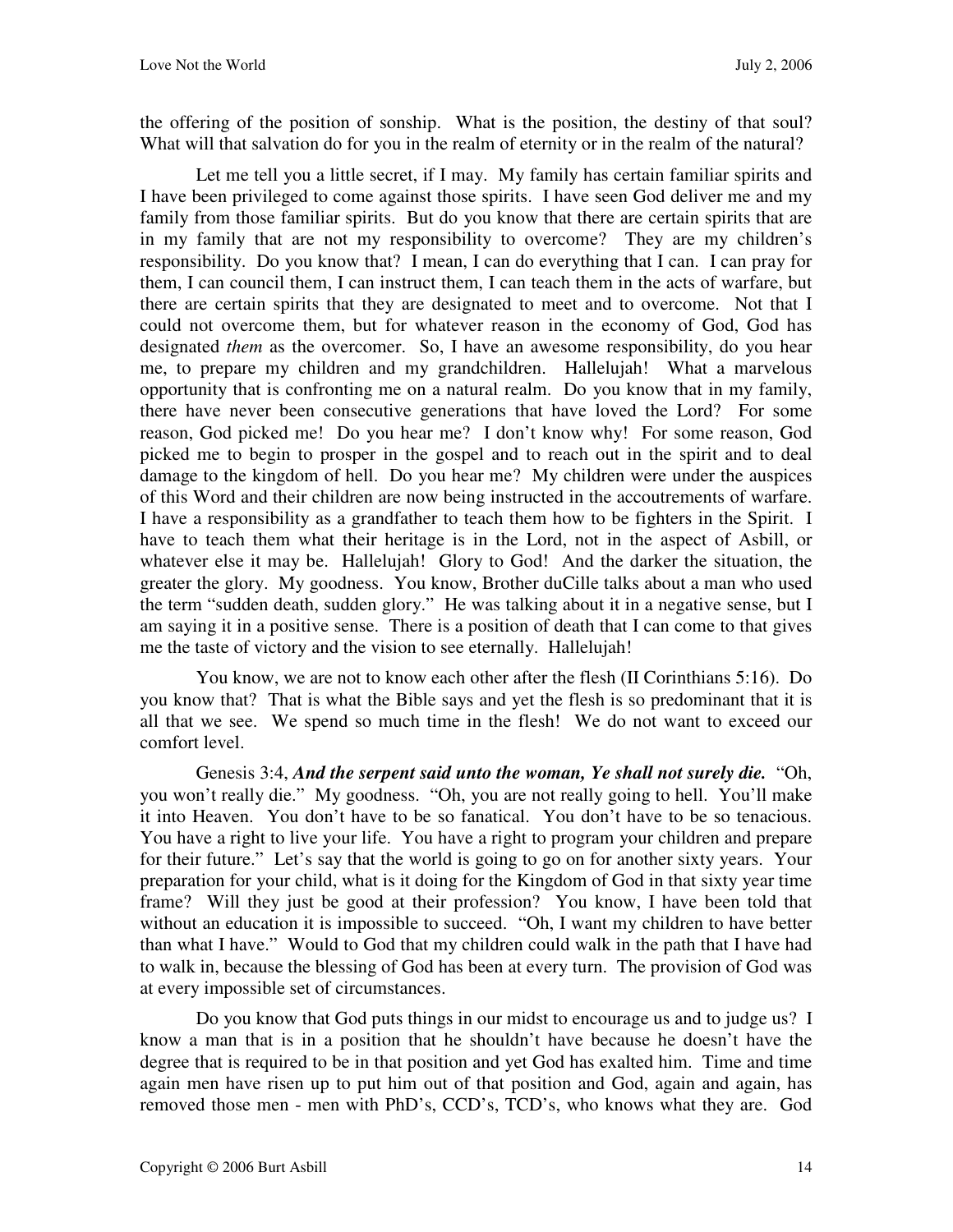removed them. We would rather go to school and learn how to do something well and be a success at it, than to go to the Creator for the solution and move in the auspice of that anointing, that power. We would rather do something in a natural arena to achieve some sort of goal. That is why we have programs in churches. Building programs! Growth programs! All kinds of programs! Why? Because it is natural? Because somehow it is easier to do? Or just because we really don't believe in the power of the Almighty? We just don't believe it!

Let's go back over into James. When I awoke from this dream I woke up thinking, "Well, who is it?" (chuckle) Of course, you probably wouldn't have done that, right? "It's not me. Who is it?" God spoke this Word because He knew that I would be asking Him, "Who is it?" James 4:1, *From whence come wars and fightings among you? come they not hence, even of your lusts that war in your members?* Romans 6:11 says, *Likewise reckon ye also yourselves to be dead indeed unto sin, but alive unto God through Jesus Christ our Lord. 12Let not sin therefore reign in your mortal body, that ye should obey it in the lusts thereof. 13Neither yield ye your members as instruments of unrighteousness unto sin: but yield yourselves unto God, as those that are alive from the dead, and your members as instruments of righteousness unto God.* Those words, *members as instruments*, mean weapons of unrighteousness unto sin. You know, we sing the song, "Ye are God's Battle-Ax." Weapons of righteousness. James 4:2, *Ye lust, and have not: ye kill, and desire to have, and cannot obtain: ye fight and war, yet ye have not, because ye ask not.* He is talking to the church! He is not talking to sinners. He is talking to the church. Now, do you think that they were coming to church, coming to meetings with their six-guns, and having shoot-outs? Isn't he talking to the church? I believe that he is talking to the church and not only the church then, but the church NOW. Hallelujah! Don't yield your members! He said, *Ye lust, and have not: ye kill, and desire to have, and cannot obtain: ye fight and war, yet ye have not, because ye ask not. 3Ye ask, and receive not, because ye ask amiss, that ye may consume it upon your lusts.* You know, I don't know how to put this, but we have this miracle wand theology! However, most of the time I have found that if you are doing the will of God, there is a resistance in doing the will, to stop the will of God from coming to pass. So there is something of a necessity for me to persevere in the midst of doing the will, against the resistance. Hallelujah! And you know, the timeframe is not up to me. God is not McDonalds. Sometimes it takes years in the aspect of what God tells you to do, and as you begin to press to do the will of God, weeks, months, and years go by without any evidence that that will was being performed. But as you persevere and press and you come to that position where you can't press, you can't persevere, but yet you persevere because you hope in God. The Word says, *Fear ye not, stand still, and see the salvation*  of the LORD (Exodus 14:13). Hallelujah, the will of God is done!

We need to be a persevering people! We need to be a pressing people, a people who have the ability to say, "Hath not God said 'Yea and Amen'?" (II Corinthians 1:20). Hallelujah! Do you know that the first problem that Eve had is that she began to talk to the devil and she did not even know that it was the devil. Many of us are talking to the devil and we, like Eve, don't even know that it is the devil.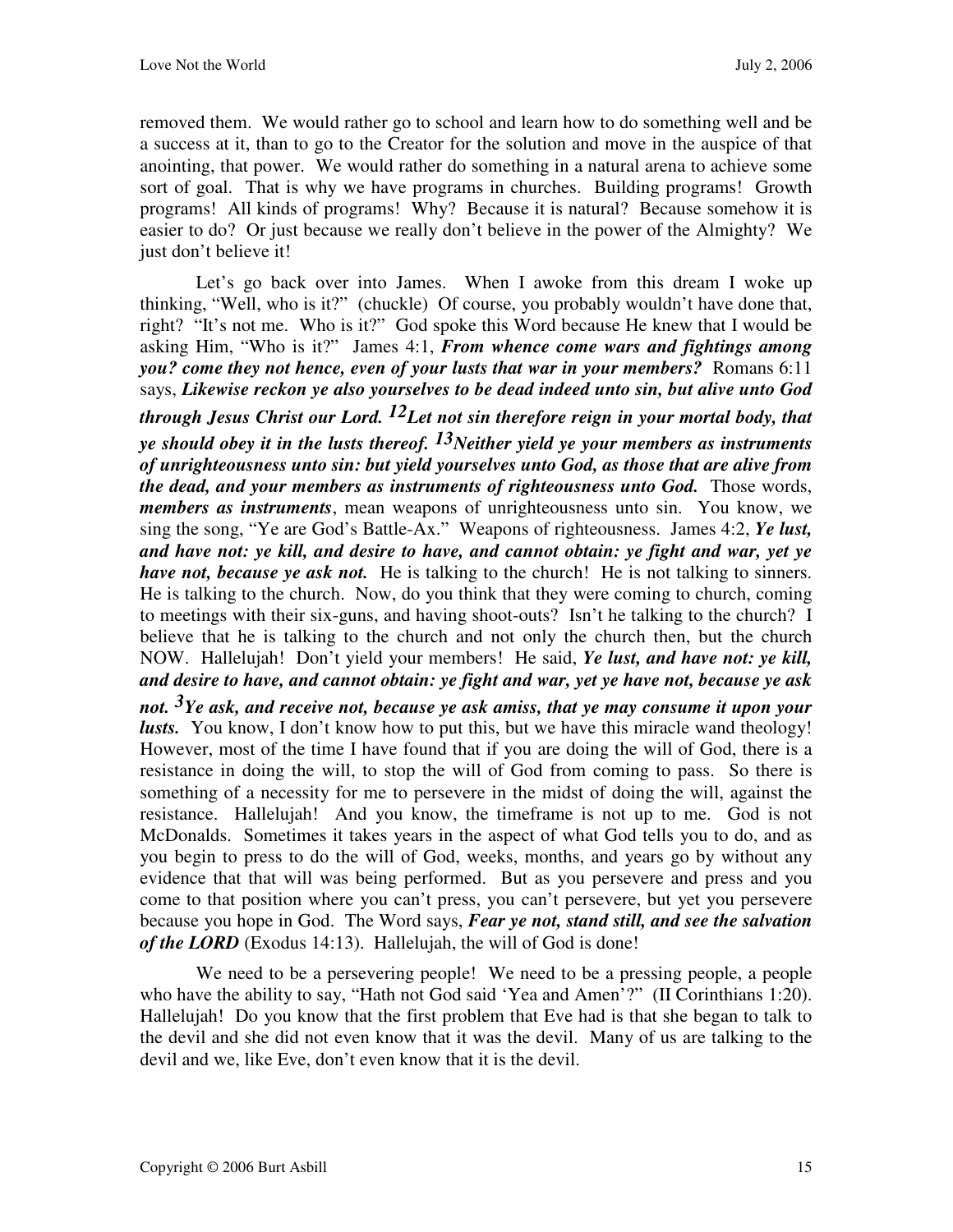*Ye ask, and receive not, because ye ask amiss, that ye may consume it upon your lusts* (James 4:3). Just think about it! Ask amiss is not asking in accordance to what it is that God desires. Well, in order to know what God desires, you have to first desire God and then get to know Him. The degree to which you desire God is the degree to which you are going to know what it is that God desires. HELLO? My desire cannot be different than God's desire. Therein lies the problem - my desire is not God's desire.

James 4:4, *Ye adulterers and adulteresses, know ye not that the friendship of the*  world is enmity with God? whosoever therefore will be a friend of the world is the *enemy of God.* You talk about straight and narrow, Brother Bob! Jesus said, "Deny yourself, pick up your cross, follow Me" (Matthew 16:24, Mark 8:34, Luke 19:23). Praise the LORD! Hallelujah!

The sad part about it is that I don't know, after all this, that we really comprehend the position, the place of decision that we are in. You cannot remain in a static position it's an impossibility. If you think that it is not, go up on the roof and walk off of the edge. There are rules and regulations that are governing the environment in which you live. As it is in the natural, so it is in the spirit. There are rules and regulations that are governing the environment in which we live spiritually. I think that we are in a very serious place, spiritually speaking. I think that we are in a very serious set of circumstances, and there are requirements that God has put upon us individually, as well as collectively, that we are not fulfilling.

Friendship with the world is a situation that is unacceptable! It is unacceptable! Romans 8:10, *And if Christ be in you, the body is dead because of sin; but the Spirit is life because of righteousness. 11But if the Spirit of him that raised up Jesus from the dead dwell in you, he that raised up Christ from the dead shall also quicken your mortal bodies by his Spirit that dwelleth in you.* The quickening is a quickening of eternity and immortality. The phrase, "shall quicken your mortal bodies," explained and defined in the Greek gives the impression that the quickening is something other than just the life of the natural thing responding to life. It is an eternal, immortal impartation that gives you the ability to rise up above and over the circumstances in which you find yourself. It says, *11But if the Spirit of him that raised up Jesus from the dead dwell in you, he that raised up Christ from the dead shall also quicken your mortal bodies by his Spirit that dwelleth in you.* We are talking about a resurrection spirit! *12Therefore, brethren, we are debtors, not to the flesh, to live after the flesh. 13For if ye live after the flesh, ye shall die: but if ye through the Spirit do mortify the deeds of the body, ye shall live. Mortify* means to kill, to put to an end our self-serving, our self-preservation, our self-centeredness, our place of personal preference. Furthermore, it is our responsibility to do the killing. It says,  $^{13}$ For if ye live after the flesh, ye shall die: but if *ye through the Spirit do mortify the deeds of the body, ye shall live. 14For as many as are led by the Spirit of God, they are the sons of God.* What are you aspiring to be? What is your calling and your election? It makes no difference of the condition or the thing that you are dealing with, IF you believe the Word.

You know, I appreciate Brother Gruver's testimony. It was so simple, so practical and so natural and yet so spiritual. Do you remember his testimony of getting knocked